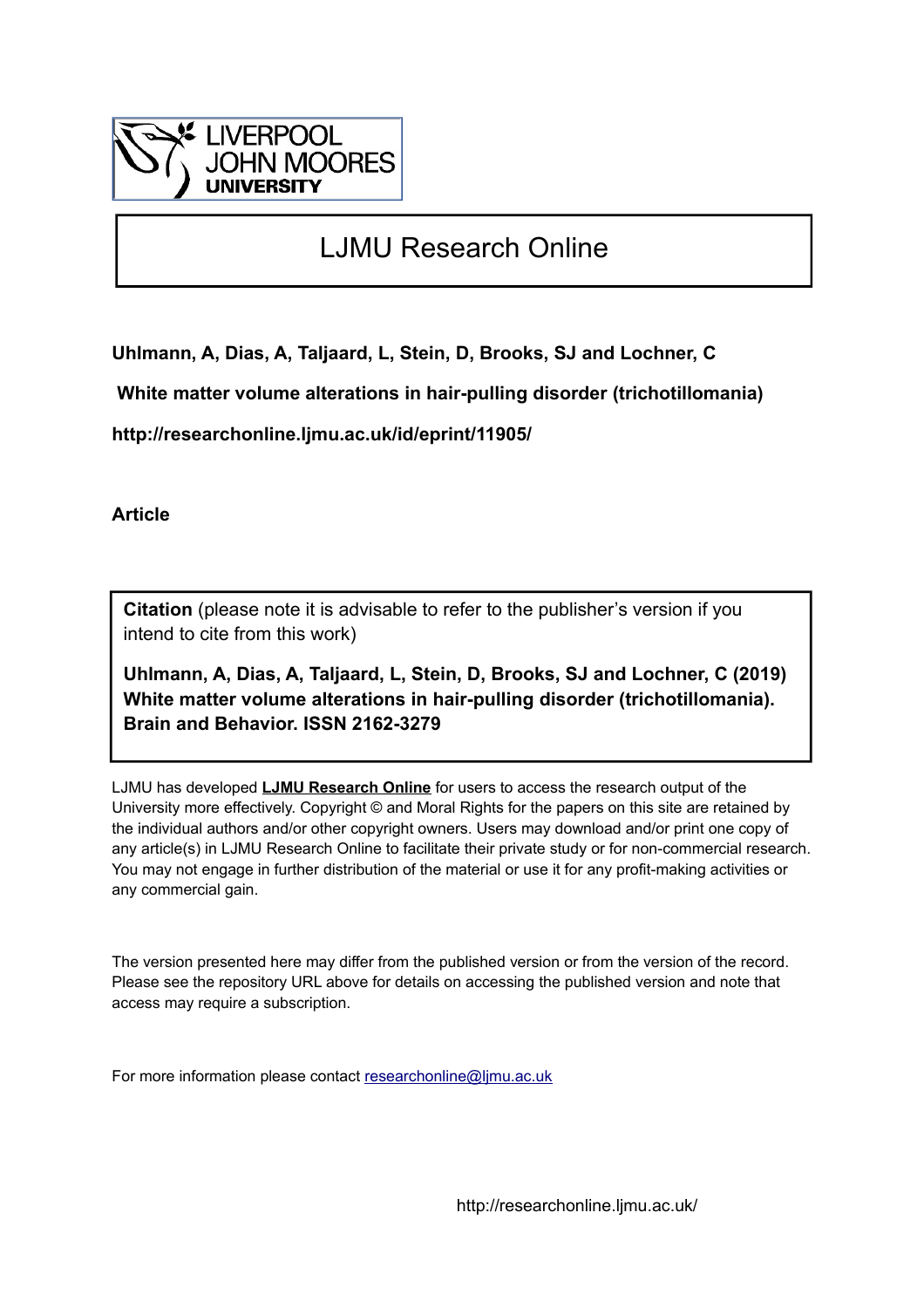#### ORIGINAL RESEARCH



# White matter volume alterations in hair-pulling disorder (trichotillomania)

Anne Uhlmann<sup>1,2</sup> • Angelo Dias<sup>2</sup> • Lian Taljaard<sup>1</sup> • Dan J. Stein<sup>2</sup> • Samantha J. Brooks<sup>2,3</sup> • Christine Lochner<sup>1</sup> ©

 $\circled{c}$  Springer Science+Business Media, LLC, part of Springer Nature 2019

#### Abstract

Trichotillomania (TTM) is a disorder characterized by repetitive hair-pulling resulting in hair loss. Key processes affected in TTM comprise affective, cognitive, and motor functions. Emerging evidence suggests that brain matter aberrations in frontostriatal and fronto-limbic brain networks and the cerebellum may characterize the pathophysiology of TTM. The aim of the present voxel-based morphometry (VBM) study was to evaluate whole brain grey and white matter volume alteration in TTM and its correlation with hair-pulling severity. High-resolution magnetic resonance imaging (3 T) data were acquired from 29 TTM patients and 28 age-matched healthy controls (CTRLs). All TTM participants completed the Massachusetts General Hospital Hair-Pulling Scale (MGH-HPS) to assess illness/pulling severity. Using whole-brain VBM, between-group differences in regional brain volumes were measured. Additionally, within the TTM group, the relationship between MGH-HPS scores, illness duration and brain volumes were examined. All data were corrected for multiple comparisons using family-wise error (FWE) correction at  $p < 0.05$ . Patients with TTM showed larger white matter volumes in the parahippocampal gyrus and cerebellum compared to CTRLs. Estimated white matter volumes showed no significant association with illness duration or MGH-HPS total scores. No significant between-group differences were found for grey matter volumes. Our observations suggest regional alterations in cortico-limbic and cerebellar white matter in patients with TTM, which may underlie deficits in cognitive and affective processing. Such volumetric white matter changes may precipitate impaired cortico-cerebellar communication leading to a reduced ability to control hair pulling behavior.

Keywords Trichotillomania . Compulsivity . Impulsivity . Neuroimaging . Voxel-based morphometry

### Introduction

Individuals with trichotillomania (TTM, or hair-pulling disorder) recurrently pull out hair, resulting in hair loss and feelings of shame and embarrassment. The condition is associated with significant distress and/or impaired functioning in several

Electronic supplementary material The online version of this article ([https://doi.org/10.1007/s11682-019-00170-z\)](https://doi.org/10.1007/s11682-019-00170-z) contains supplementary material, which is available to authorized users.

- <sup>2</sup> Department of Psychiatry and Mental Health, University of Cape Town, Cape Town, South Africa
- <sup>3</sup> Department of Neuroscience, Uppsala University, Uppsala, Sweden

domains (American Psychiatric Association [2013;](#page-7-0) Woods et al. [2006](#page-8-0)). Recently, TTM was reclassified from an impulse control disorder in DSM-IV-TR to an obsessive-compulsive and related disorder (OCRD) in DSM-5, but it is possible that both impulsivity and compulsivity may underlie its psychopathology (Flessner et al. [2012\)](#page-7-0). In addition to the stereotyped motor routines characteristic of TTM, a psychobiological model proposes deficits in affect regulation, cognitive control, and behavioral addiction as further key domains (Stein et al. [2006\)](#page-8-0). While the aetiology of TTM is not fully elucidated, there is emerging evidence for genetic and environmental underpinnings as well as neural correlates, such as brain regions involved in affect regulation, top-down cognition, and motor control.

Available functional neuroimaging data in individuals with TTM is scarce, but so far suggests that aberrations in frontostriatal and fronto-limbic brain networks and the cerebellum may underlie pathophysiology (Grant and Chamberlain [2016](#page-7-0)). Findings of structural grey matter abnormalities in these networks are however inconsistent, with some studies reporting

 $\boxtimes$  Christine Lochner [cl2@sun.ac.za](mailto:cl2@sun.ac.za)

<sup>1</sup> MRC Unit on Risk and Resilience in Mental Disorders, Department of Psychiatry, Stellenbosch University, PO Box 241, Cape Town 8000, South Africa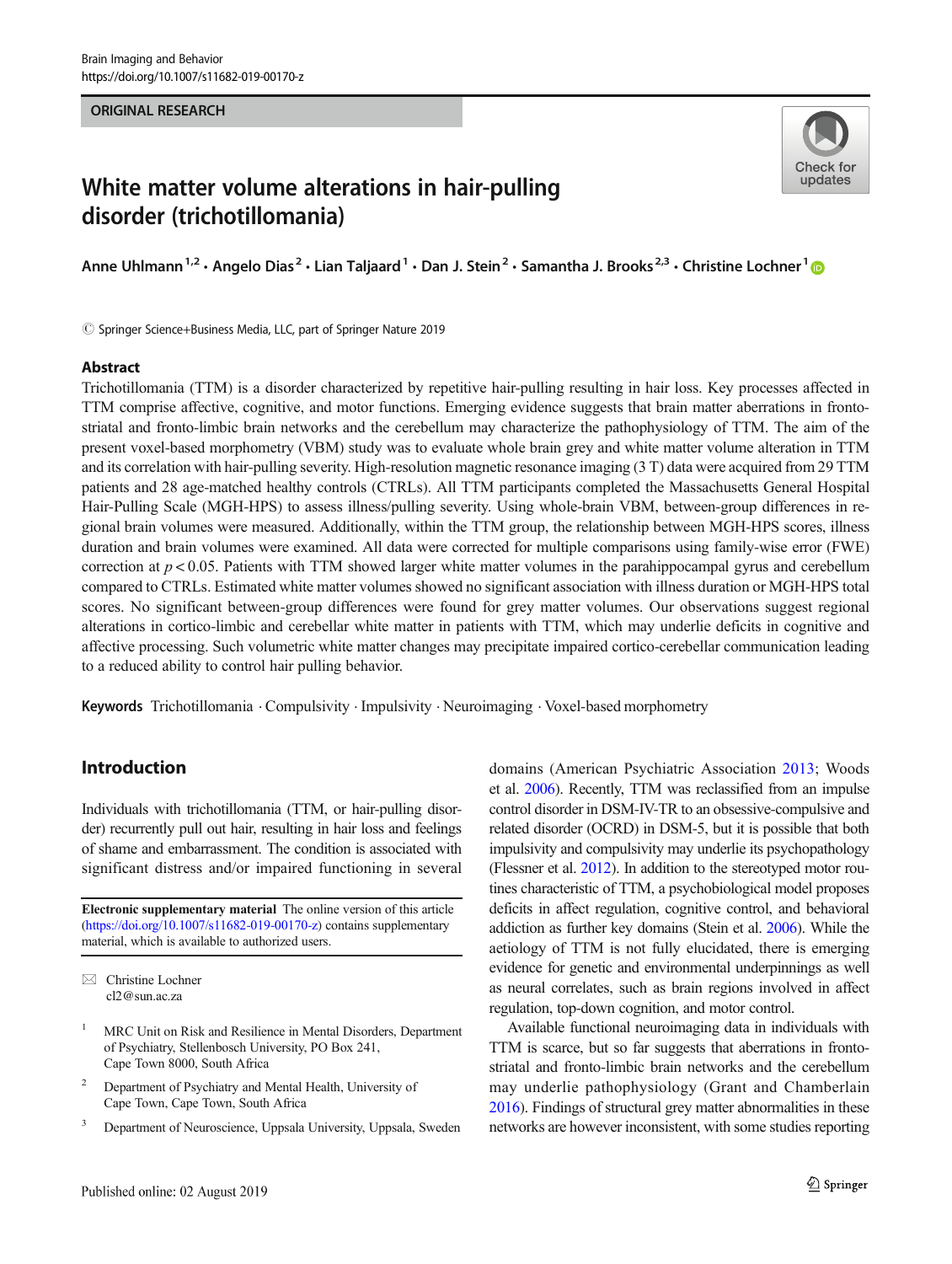smaller volumes in cerebellum, amygdala, putamen and frontal gyrus, lower parahippocampal thickness as well as larger cuneus volume, and higher grey matter density in the striatum, amygdalo-hippocampal formation, and cingulate and frontal cortices in TTM compared to healthy controls (Chamberlain et al. [2008,](#page-7-0) [2018;](#page-7-0) Grachev [1997;](#page-7-0) Isobe et al. [2018;](#page-7-0) Keuthen et al. [2007a;](#page-7-0) O'Sullivan et al. [1997](#page-8-0); Roos et al. [2015](#page-8-0)). In contrast, other studies did not find structural grey matter differences between TTM and healthy controls in striatal or cerebellar regions (Odlaug et al. [2014](#page-8-0); Stein et al. [1997](#page-8-0)).

Although white matter also constitutes these distributed neural networks connecting cortical, subcortical and cerebellar brain regions, alterations in white matter are understudied in TTM. The first assessments of white matter density have not revealed any significant group differences between TTM patients and healthy controls (Chamberlain et al. [2008](#page-7-0)). However, emerging evidence from a diffusion tensor imaging (DTI) study showed diminished white matter microstructure in TTM compared to healthy controls in the anterior cingulate, orbitofrontal, and primary somatosensory cortices, the temporal lobe, and supplementary motor area (Chamberlain et al. [2010\)](#page-7-0). Although a subsequent study did not replicate these findings, presumably due to the smaller sample size and resulting lower power, it reported a relationship between white matter integrity in fronto-striatal-thalamic pathways and TTM symptom duration and severity (Roos et al. [2013\)](#page-8-0).

To advance existent knowledge regarding structural neural correlates of TTM, the present study investigated grey and white matter volumetric differences between individuals with TTM and healthy controls, using voxel-based morphometry (VBM). We hypothesized structural abnormalities in frontolimbic-striatal and cerebellar volumes in TTM.

## **Methods**

#### Participants and procedures

The study comprised of adult patients with a primary diagnosis of TTM  $(n = 29)$ , and healthy controls (CTRL;  $n = 28$ ). All participants were right-handed. Participants with a history of significant substance or alcohol abuse, psychosis, neurological illness, head trauma, or a contraindication to MRI were excluded from participation. Additionally, CTRLs were excluded if they had any current DSM-IV-TR disorder.

The protocol was approved by the Health Research Ethics Committee at Stellenbosch University (HREC Ref. M07/05/ 019) and the Human Research Ethics committee of UCT (HREC Ref. 261/2007), and after a detailed description of the study, all participants provided written informed consent.

Participants were recruited by means of newspaper, poster and online advertisements, and referrals by psychologists and psychiatrists in the Cape Town area. They were screened

telephonically and subsequently interviewed by a clinical psychologist at the MRC Unit on Risk and Resilience in Mental Disorders, Department of Psychiatry, Stellenbosch University. Patients with problematic hair-pulling were included, which was confirmed by completing the structured clinical interview for obsessive-compulsive spectrum disorders (SCID-OCSD; du Toit et al. [2001](#page-7-0)). The Mini International Neuropsychiatric Interview Plus (MINI Plus) - version 5 (Sheehan et al. [1998](#page-8-0)), a structured diagnostic interview developed for DSM-IV and ICD-10 psychiatric disorders, was further used to assess comorbidity. Severity of TTM symptoms was assessed using the Massachusetts General Hospital Hair-pulling Scale (MGH-HPS; Keuthen et al. [1995](#page-7-0)) which comprises seven questions assessing behaviors and feelings over the past week, providing a total hair-pulling score as well as two factor scores for severity and resistance/control (Keuthen et al. [2007b\)](#page-7-0). The Clinical Global Impressions Scale (CGI; Busner and Targum [2007\)](#page-7-0) was administered to assess the patient's current global functioning. Illness duration (in years) was also logged.

#### MRI image acquisition and processing

All participants underwent a whole-brain scan at one of two imaging centres in Cape Town. All CTRL and 17 of the TTM scans (58.6%) were acquired using a 3 T Siemens Allegra scanner at the Cape Universities Brain Imaging Centre at Stellenbosch University, South Africa. Here, a high-resolution, T1-weighted, 3D-MPRAGE sequence was used with the following scan parameters:  $TR = 2300$  ms;  $TE = 3.93$  ms; flip angle = 12°; FOV =  $480x512x160mm$ , voxel size =  $0.5 \times 0.5x1mm$ .

After this imaging centre was closed permanently, the remaining 12 TTM scans were acquired using a 3 T Siemens Skyra scanner at the new Cape Universities Body Imaging Centre at the University of Cape Town, using a 3D-multi echo MPRAGE sequence with the following scan parameters:  $TR = 2530$  ms; graded  $TE = 1.53$ , 3.21, 4.89, 6.57 ms; flip angle =  $7^\circ$ ; FOV =  $256x256x160$ mm; voxel size = 1x1x1mm. Potential confounds of scan differences were considered, as specified in the statistical analysis section.

Image processing steps and VBM analyses were conducted using the computational anatomy toolbox (CAT12) in SPM12 (Statistical Parametric Mapping). All nifti-converted T1 images were manually reoriented into the AC-PC plane, and initial visual quality check for signal artefacts was done. In one automated analysis step, T1 images were normalized to a high-dimensional Diffeomorphic Anatomical Registration Through Exponentiated Lie algebra (DARTEL) template in MNI space (Ashburner [2007\)](#page-7-0), and segmented into grey matter, white matter, and cerebrospinal fluid (CSF). After preprocessing, images were quality checked again, both visually and computationally with an integrated CAT12 module for sample homogeneity assessment and outlier identification. Before entering the images into a statistical model, image data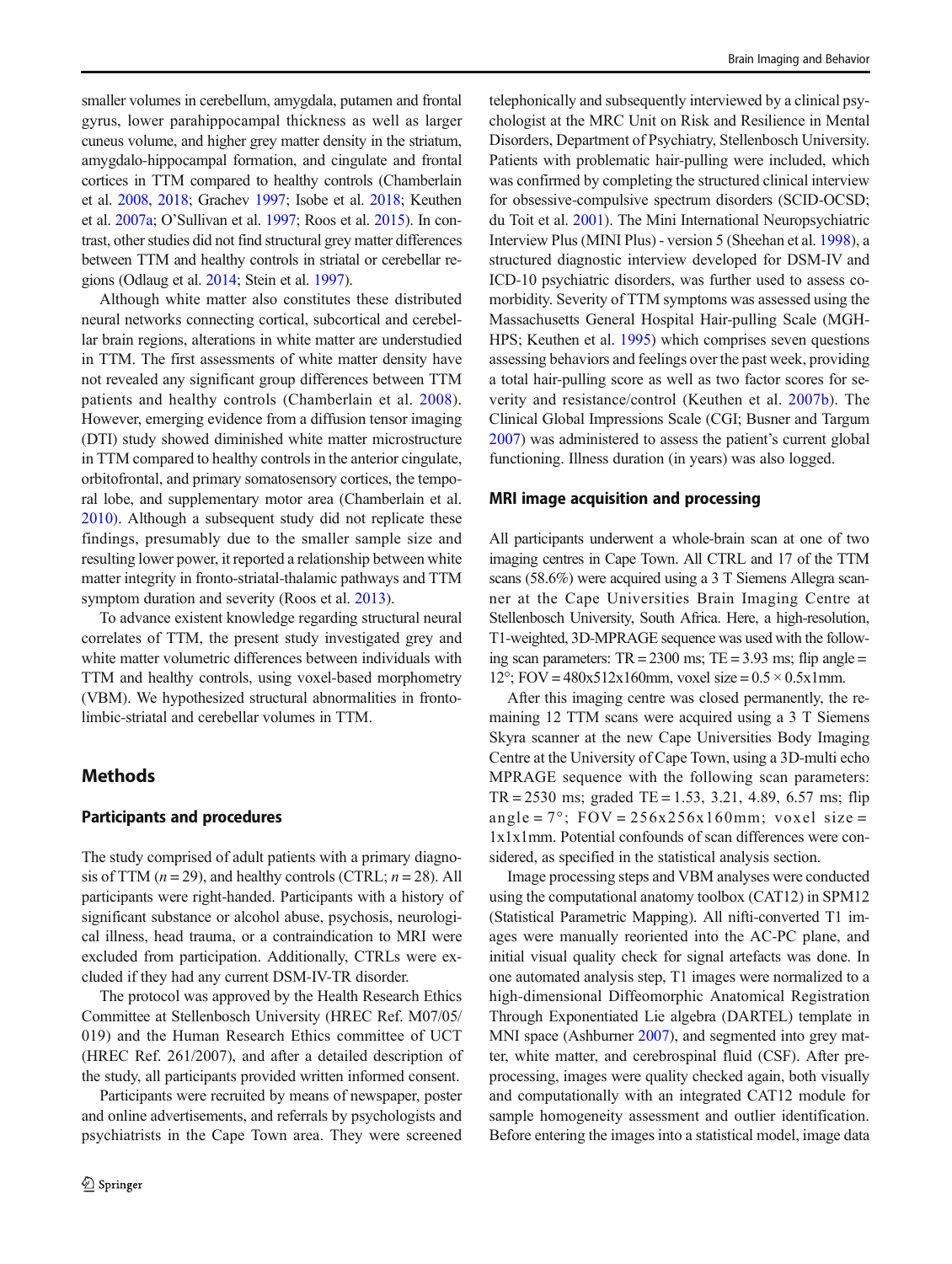were smoothed with an 8 mm 'Full Width Half Maximum' (FWHM) Gaussian kernel to reduce noise.

#### Statistical analysis

Statistical analysis of sample characteristics was performed using IBM SPSS 24. Assumption of normality of each variable was tested with the Shapiro-Wilk test, with nonparametric tests employed in instances where this assumption was violated. The TTM and CTRL study groups were compared across demographic variables using Mann-Whitney U and chi-square tests, as appropriate. Independent *t*-tests were used for comparison of global brain matter volumes and CSF, as data were normally distributed. For all analyses, p-values <0.05 were considered statistically significant.

VBM analyses of grey and white matter volumetric differences between TTM patients and CTRLs were performed in SPM12. A general linear model (GLM) was set up with age (log transformed) and total intracranial volume (TIV) added as covariates to adjust for potential confounding effects on brain volumetric analyses. Gender was not included as a covariate based on its exceedingly skewed distribution in both groups (males: 3% in TTM; 43% in CTRL). As TTM patients were scanned on two different scanners, we repeated the analysis including only study participants with the same scan acquisition at Stellenbosch University (TTM:  $n = 17$ , CTRL:  $n = 28$ ). Further, to rule out a potential gender influence on significant results, we conducted a second follow-up analysis including only female participants in the cohort scanned at Stellenbosch University (TTM:  $n = 17$ , CTRL:  $n = 16$ ).

To model positive and negative associations between brain matter volume and illness duration, MGH-HPS scores (total score and factor scores for severity and resistance/control) as well as individual hair-pulling ratings of interest from this scale (including control over hair-pulling, frequency of hairpulling, associated distress, and attempts to resist pulling), multiple regression models were created for the TTM group. These models were covaried for age, TIV, and differences in scan parameters. Family-wise error (FWE) corrected results meeting a voxel threshold empirically determined in each analysis (see Results) are reported.

# **Results**

#### **Demographics**

Demographic characteristics of the two study groups are summarized in Table 1. Statistical analysis revealed no significant group differences in age and education level or in overall volumes of brain matter and cerebrospinal fluid. However, gender and ethnicity distribution differed between groups.

As TTM predominantly affects women (up to 94%; for review see Snorrason et al. [2012\)](#page-8-0), our cohort comprised mainly

Table 1 Study sample characteristics and group differences

|                                                 | <b>TTM</b><br>$n = 29$ | <b>CTRL</b><br>$n = 28$ | Group differences          |
|-------------------------------------------------|------------------------|-------------------------|----------------------------|
| Age, <i>MD</i> (range)                          | $32(18-63)$            | $29(18-56)$             | $U = 329.5, p = 0.222$     |
| Gender, Female/Male                             | 28/1                   | 16/12                   | $X2(1) = 12.57, p < 0.001$ |
| Education level, $n$ (%)                        |                        |                         | $U = 394.5, p = 0.842$     |
| Grade 11/12                                     | 10(35)                 | 11(39)                  |                            |
| College                                         | 7(24)                  | 3(11)                   |                            |
| University                                      | 12(41)                 | 14(50)                  |                            |
| Ethnicity, n                                    |                        |                         | $X2(1) = 5.29, p = 0.021$  |
| Caucasian                                       | 24                     | 28                      |                            |
| Other (Mixed, Black, Asian)                     | 5                      | $\mathbf{0}$            |                            |
| Global grey matter volume in ml, $M(SD)$        | 673 (63)               | 698 (71)                | $t(55) = 1.38, p = 0.174$  |
| Global white matter volume in ml, $M(SD)$       | 515 (47)               | 538 (55)                | $t(55) = 1.71, p = 0.092$  |
| Cerebrospinal fluid volume in ml, $M(SD)$       | 300(48)                | 315(46)                 | $t(55) = 1.18, p = 0.242$  |
| Age at onset of hair-pulling, <i>MD</i> (range) | $13(4 - 45)$           |                         |                            |
| Illness duration in years, <i>MD</i> (range)    | $15(2-49)$             |                         |                            |
| Symptom severity measure                        |                        |                         |                            |
| MGH-HPS, <i>MD</i> (range)                      | $17(3-24)$             |                         |                            |
| CGI-Severity, <i>MD</i> (range)                 | $4(1-6)$               |                         |                            |
|                                                 |                        |                         |                            |

CGI Clinical Global Impressions scale, MGH-HPS Massachusetts General Hospital Hairpulling Scale, MD median, M mean, SD standard deviation. Significant differences are highlighted in bold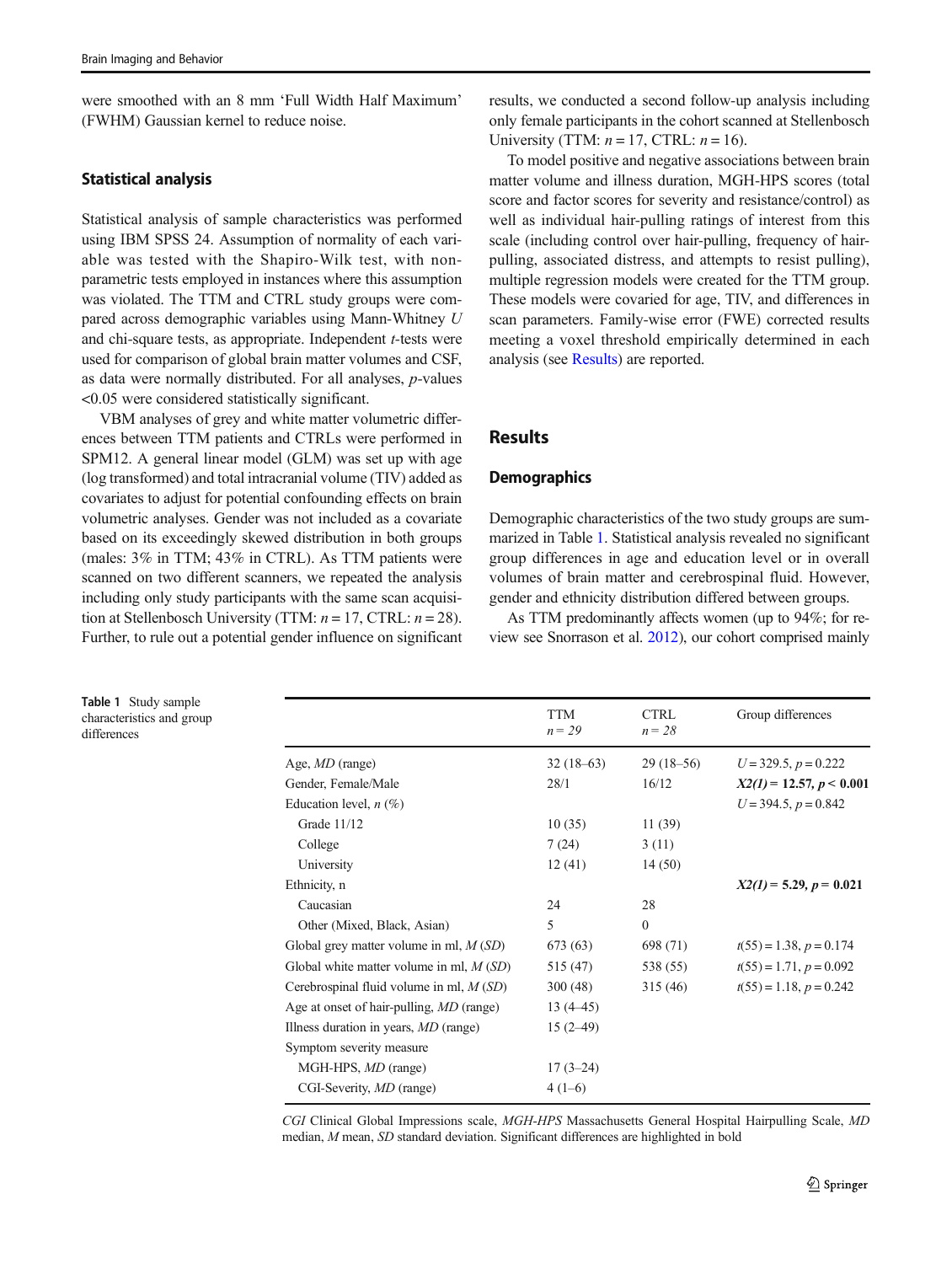female patients and one male. The median age of onset of TTM was early adolescence, with 86% of patients reporting onset before or at the age of 18. Four TTM patients met criteria for the secondary diagnosis of specific phobia, with one of those also meeting criteria for obsessive-compulsive personality disorder. Three patients were stabilized on selective serotonin reuptake inhibitor treatment at the time of MRI acquisition.

#### VBM group comparisons

The GLM revealed statistically significant volumetric group differences, with TTM patients presenting with larger white matter volumes in the parahippocampal gyrus and cerebellum, and reduced white matter volume in the postcentral gyrus, relative to CTRLs. See Table 2 for results meeting the empirically determined cluster extent threshold of 57 voxels. When comparing only participants with matching scanner parameters (TTM:  $n = 17$ , CTRL:  $n = 28$ ), the finding of larger white matter volumes in the parahippocampal gyrus  $(x,y,z = -32,2,-$ 22;  $n = 18$ ;  $z = 4.81$ ;  $p_{\text{FWE cluster}} = 0.027$ ) and cerebellum  $(x,y,z = 19,-75,-38; n = 29; z = 4.74; p_{\text{FWE cluster}} = 0.021)$  of TTM patients compared to CTRLs was confirmed, but not the smaller volume in the postcentral gyrus. This was also the case for the analysis including only female participants with the same scan parameters (parahippocampal gyrus:  $x,y,z = -32,1,-22; n = 321; z = 4.44;$  and cerebellum:  $x,y,z =$ 19,-74,-41;  $n = 415$ ;  $z = 4.36$ ). Due to the reduced sample size of this follow-up analysis (TTM:  $n = 17$ , CTRL:  $n = 16$ ), results are statistically significant at the uncorrected level  $p < 0.0001$ , meeting the empirically determined cluster extent threshold of 100 voxels.

In terms of grey matter volumes, no statistically significant differences were found between groups in the whole-brain analyses. An overview of grey matter group differences at an uncorrected  $p < 0.0001$  can be found in the Supplementary Table 1.

#### VBM regression with hair-pulling severity scores

No significant associations were found between estimated white matter volumes (adjusted for age, TIV, and scan

parameters) and illness duration or MGH-HPS scores (total and factor scores for severity and resistance/control).

Examining the TTM group for associations of white matter volumes with various hair-pulling severity ratings of interest separately, which included level of control over pulling, frequency of pulling, associated distress, and attempts to resist pulling, we found significant associations between larger temporal and cerebellar white matter volumes and fewer attempts to resist hair-pulling (see Table [3](#page-5-0) and Fig. [1](#page-5-0)). Results met the empirically determined cluster extent threshold of  $n_{\text{voxels}} = 467$ .

#### **Discussion**

The main findings of this study were larger white matter volumes in the left parahippocampal gyrus and right cerebellum in TTM compared to CTRLs. While there were no significant correlations with illness duration and total pulling severity scores, significant associations between larger white matter volumes and fewer attempts to resist hair-pulling were found in the right middle temporal gyrus, right cerebellum and left lingual gyrus of participants with TTM.

These results are consistent with emerging evidence for cerebellar involvement in TTM; previously, aberrations in cerebellar grey matter structure as well as metabolism have been reported (Keuthen et al. [2007a](#page-7-0); Swedo et al. [1991](#page-8-0)). The cerebellum shares many bidirectional connections with cortical areas involved in the integration and coordination of sensorimotor information, language, affect and cognitive functioning; and cerebellar lesion studies have reported disturbances in these domains following disruptions in cortico-cerebellar connections (Baillieux et al. [2008,](#page-7-0) [2010\)](#page-7-0). Hence, structural abnormalities and dysfunction in the cerebellum are not specific to TTM but may play a significant role in various psychiatric disorders, including autism, major depressive disorder, obsessive compulsive disorder (OCD), and schizophrenia (Romer et al. [2018;](#page-8-0) Stoodley [2016\)](#page-8-0). We found larger white matter volumes in TTM versus CTRLs in the posterior cerebellum, including the posterior vermis (VIIb), pyramis (VIII) and uvula. These lobules have been suggested to be part of the

Table 2 Group comparisons for white matter estimates, adjusted for age and total intracranial volume

| Brain region                                                                                      |   | <b>MNI</b> Coordinates |       |       | Cluster size (n voxels) | Z-statistic | <b>PFWE</b> Cluster | <b>PFWE</b> Peak |
|---------------------------------------------------------------------------------------------------|---|------------------------|-------|-------|-------------------------|-------------|---------------------|------------------|
|                                                                                                   |   | X                      | У     | z     |                         |             |                     |                  |
| TTM>CTRL                                                                                          |   |                        |       |       |                         |             |                     |                  |
| Parahippocampal gyrus                                                                             | L | $-38$                  | $-4$  | $-15$ | 157                     | 5.13        | 0.005               | 0.005            |
| Cerebellum VIII                                                                                   | R | 18                     | $-70$ | $-39$ | 94                      | 4.88        | 0.009               | 0.015            |
| TTM <ctrl< td=""><td></td><td></td><td></td><td></td><td></td><td></td><td></td><td></td></ctrl<> |   |                        |       |       |                         |             |                     |                  |
| Postcentral gyrus                                                                                 | R | 18                     | $-36$ | 70    | 58                      | 4.91        | 0.015               | < 0.001          |

L left hemisphere, R right hemisphere, FWE Family-wise error corrected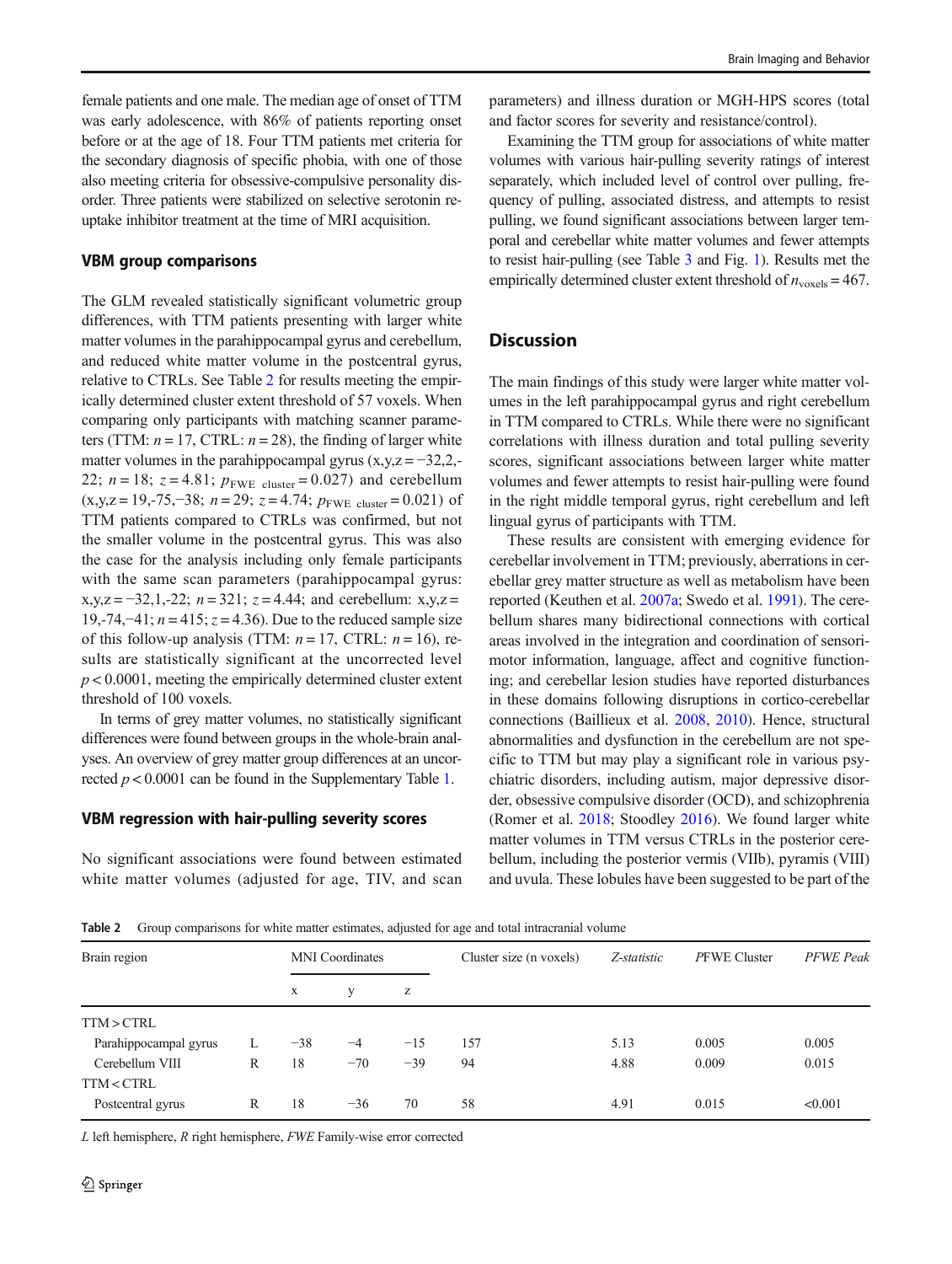| Brain region                 |   | <b>MNI</b> Coordinates |       |       | Cluster size (n voxels) | Z-statistic | PFWE Cluster | <b>PFWE</b> Peak |
|------------------------------|---|------------------------|-------|-------|-------------------------|-------------|--------------|------------------|
|                              |   | X                      |       | z     |                         |             |              |                  |
| Middle temporal gyrus        | R | -51                    | $-59$ | 10    | 467                     | 4.79        | 0.015        | 0.005            |
| Cerebellum VIIb, VIII, CrusI | R | 42                     | $-51$ | $-46$ | 693                     | 4.69        | 0.011        | 0.008            |
| Lingual gyrus                |   | $-20$                  | $-52$ | $-9$  | 1244                    | 4.51        | 0.005        | 0.015            |

<span id="page-5-0"></span>Table 3 Associations between larger white matter volumes and fewer attempts to resist hair-pulling

L left hemisphere, R right hemisphere, FWE Family-wise error corrected

cognitive control network, showing strong connections with the prefrontal cortex (Keuthen et al. 2007; Romer et al. [2018\)](#page-8-0). Our findings also indicated, when investigating the relationship between brain structure and TTM severity, a significant association between larger white matter volumes in the right middle temporal gyrus, left lingual gyrus, and right cerebellar hemispheric lobules VIIb, VIII, and crus I, and MGH-HPS scores on resistance to hair-pulling, with higher scores indicating higher TTM severity and fewer attempts to resist the urge to pull.

Activity in the posterior vermis has previously been associated with drug craving and the processing of drug-related cues (in nearly all types of addictive drugs), this suggests a possible link between TTM and substance use disorders, consistent with the hypothesis that both substance use disorders and OCRDs involve both compulsivity and impulsivity (Flessner et al. [2012](#page-7-0); Moreno-Rius and Miquel [2017](#page-8-0)).



Fig. 1 Sagittal, coronal and axial slices illustrating a positive multiple regression in the trichotillomania (TTM) group, with fewer attempts to resist hair-pulling as covariate of interest, and age, total intracranial volume, and differences in scan parameters as covariates of no interest. Significant clusters (for details see Table 3) are corrected for multiple comparisons at the family-wise error  $p = 0.05$ . The colour bar represents z-statistic

Several areas of the cerebellum (e.g. lobule VI, crus I and II, and the posterior vermis VIIb) have been suggested to play a substantial role in addiction processes, particularly, the unconscious prediction of drug availability and reward when presented with a drug cue, and interestingly, higher activity in the vermis in response to cues has been linked to relapse in heroin addicts (Miquel et al. [2016;](#page-8-0) Moreno-Rius and Miquel [2017;](#page-8-0) Moulton et al. [2014](#page-8-0)). Additionally, the cerebellar vermis facilitates input integration from various brain regions with the aim of encoding the primary affective and motivational aspects of the cue to inform the response (Moreno-Rius and Miquel [2017\)](#page-8-0). According to this perspective, cue exposure (e.g. an idea or image which relates to hair-pulling) would result in the development of an imagined anticipatory scenario (i.e. the kind one might implicate in focused pulling in TTM) aiding the response selection, or the priming or activation of brain regions associated with substance seeking and consummatory behaviors. This is arguably consistent with recent suggestions that cerebellar structures (particularly the vermis) are implicated in the disrupted reward processes involved in impulse control disorders (e.g. substance or behavioral addictions) and disorders on the compulsive spectrum (e.g. binge eating disorders) (Flessner et al. [2012](#page-7-0); Moreno-Rius and Miquel [2017](#page-8-0)).

Fewer attempts to resist hair-pulling also correlated with larger white matter volumes in the lingual gyrus, and structural alterations in this brain area have previously been linked to dysregulated cognition and emotion (Romer et al. [2018\)](#page-8-0). The lingual gyrus has also been implicated in inhibitory processes, such as top-down cognitive control or motor inhibition (Menon et al. [2001](#page-8-0); Zhang et al. [2016](#page-8-0)). In addition to deficits in motor inhibition in TTM (Chamberlain et al. [2006\)](#page-7-0), greater lingual grey matter volume or thickness were reported in patients and unaffected relatives (Grachev [1997](#page-7-0); Odlaug et al. [2014\)](#page-8-0). The observed brain behavior relationships in the current study suggest that white matter alterations may represent maladaptive reorganization of sensorimotor and cognitive processing networks relative to TTM severity. That said, we did not find significant correlations with MGH-HPS total scores and factor scores for severity and resistance/control.

We further found larger white matter volumes in TTM in the left parahippocampal gyrus, a region in which our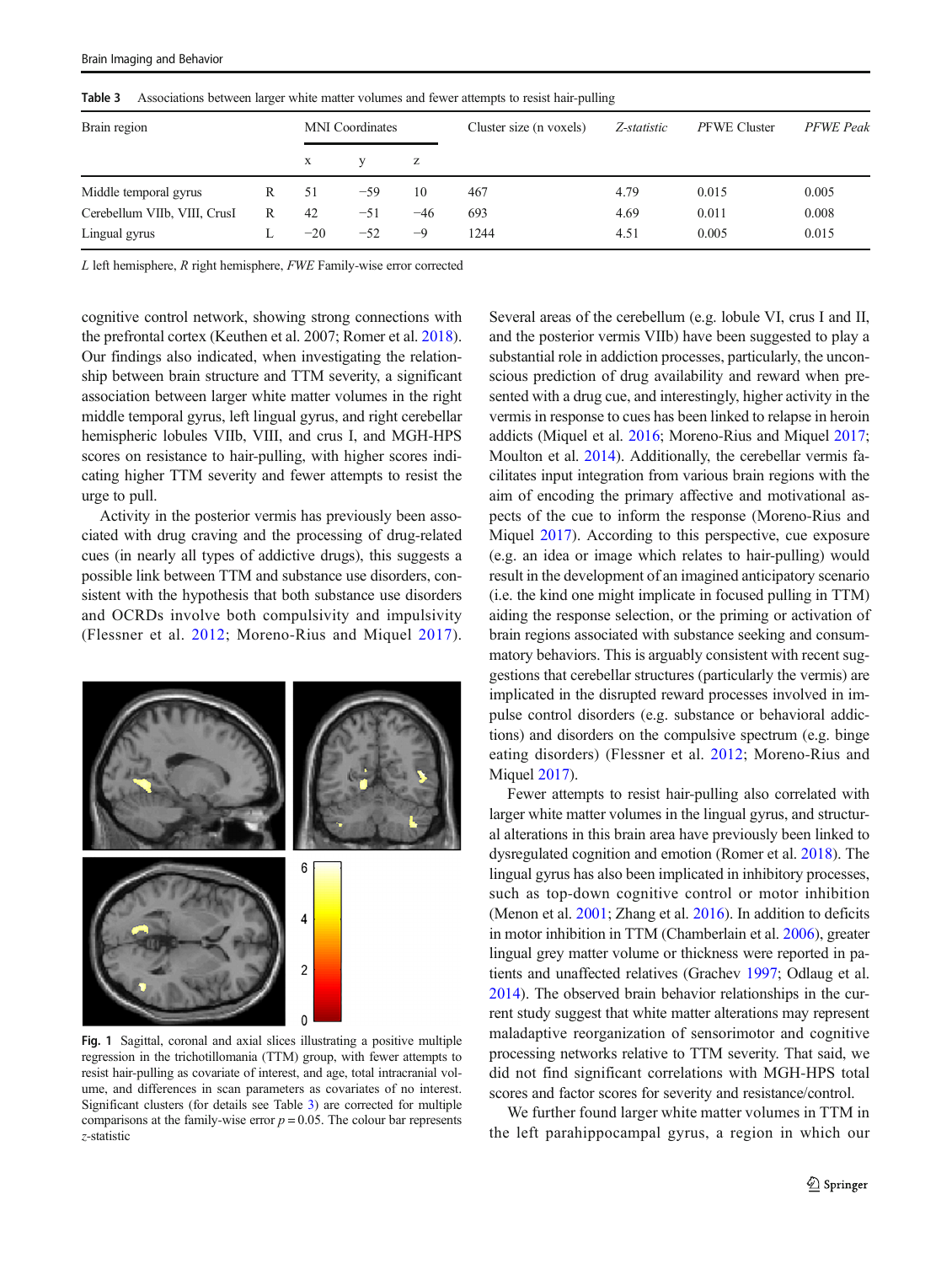group previously reported lower cortical thickness compared to CTRLs (Roos et al. [2015\)](#page-8-0). As part of the limbic lobe, the parahippocampal gyrus receives input from widespread visual, somatosensory, auditory, and higher order multimodal association areas, and serves as an interface between the hippocampus and neocortex, and the amygdala (Suzuki [2009\)](#page-8-0). With its functional involvement in encoding memories and forming associations, the parahippocampal gyrus may play a role in various psychopathologies, including dissociative disorder (Ehling et al. [2008](#page-7-0)). Dissociative experiences are also often reported by patients with TTM and OCD (Lochner et al. [2004](#page-8-0)) or substance use disorders (Schäfer et al. [2010](#page-8-0)). The parahippocampus is further part of a brain network associated with internally-focused mental processes, and previous research has suggested greater activity and connectivity in this network contributing to the symptomatology in OCD (Stern et al. [2013](#page-8-0)).

TTM patients often use tactile cues to identify hair-pulling targets and the sensory experience of the hair being pulled converts initial tension to a state of relief or gratification. A previous DTI study found diminished microstructural integrity of white matter tracts in a network including the somatosensory brain region, responsible for motor generation and suppression as well as emotional processing (Chamberlain et al. [2010\)](#page-7-0). The present study reports smaller white matter volume in the postcentral gyrus/primary somatosensory cortex, where the majority of somatosensory information is processed. However, this finding should be interpreted with caution, as it could not be confirmed with follow-up tests in subgroups.

Contrary to our hypothesis, we did not find statistically significant volumetric changes in fronto-striatal structures in TTM compared to CTRLs. In addition to previous research reporting inconsistent grey and white matter findings in this circuit (Chamberlain et al. [2010](#page-7-0), [2018](#page-7-0); Grachev [1997](#page-7-0); Isobe et al. [2018;](#page-7-0) Odlaug et al. [2014](#page-8-0); O'Sullivan et al. [1997](#page-8-0); Roos et al. [2013](#page-8-0); Stein et al. [1997\)](#page-8-0), functional neuroimaging could not provide evidence for cortico-striatal dysfunction in TTM during a serial reaction time task (Rauch et al. [2007\)](#page-8-0). Such inconsistencies in brain imaging findings may have different origins, for example, in the (non-)matching of study groups, exclusion of comorbidities, choice of smoothing kernel size, scanner magnet strength, and severity of disorder. It should also be noted that in psychiatry research, sample size may be small and thus limiting. Hence, international consortia and multi-site projects that combine data from different sites are important. The merit of analysing pooled data in a harmonized way is obvious, especially concerning the enhanced power due to larger sample sizes. However, pooling data from different research sites may bear additional confounds. While there is an ongoing debate on the potential influences of acquisition parameters and scan sequences on brain structure analyses (as might be the case in the present study), the effects are generally considered minimal (Chen et al. [2014;](#page-7-0) Jovicich et al. [2009\)](#page-7-0), and international multi-site analyses do not necessarily adjust for these effects (Isobe et al. [2018\)](#page-7-0). Additionally, the application of different imaging analysis tools or pipelines (the most commonly used pipelines being FSL, Freesurfer and SPM) may result in varying outcome (Fellhauer et al. [2015\)](#page-7-0). This, for example, was the case in the two analyses of the first pooled multi-site sample in TTM (both included about half of the participants of the present study; Chamberlain et al. [2018;](#page-7-0) Isobe et al. [2018\)](#page-7-0), where a Freesurfer and a FSL analysis of subcortical structures did not reveal the same significant results despite the overlapping data. As a possible explanation, it has been reported that some of the variability in reported research findings may stem from differences in sensitivity and accuracy of the various analysis pipeline algorithms for grey matter, white matter or subcortical structures (Eggert et al. [2012\)](#page-7-0). Such inconsistencies call for more harmonised processing protocols to reveal differences in particular brain structures in a given neuropsychiatric condition. Lastly, we may gain a better idea of brain abnormalities in mental disorders from using a multimodal approach rather than isolated methods and measures, as was most common in past psychiatry research.

Several limitations should be considered in the present study. The cross-sectional study design does not allow for inferences about the observed white matter structural aberrations constituting cause or effect of the disorder. Further, the reported abnormalities in TTM may have, to some extent, been confounded by effects of current and past medical treatment. However, due to the small number of medicated participants, such effects could not be evaluated. The observation that grey matter differences between TTM and CTRLs are statistically non-significant in the current study may suggest that sample size was too small to detect alterations in this brain substrate of individuals with TTM using VBM. Finally, by pooling scans with minor differences in scan parameters from two research sites in Cape Town, additional variation and confounds may have been introduced to the data. Yet, follow-up analyses including only participants with matching scanner parameters did confirm our cerebellar and parahippocampal findings. Gender distribution, especially in the control group, was a further limitation to the study. Additional follow-up analyses (Allegra 3 T only/female only) confirmed that cerebellar and parahippocampal findings were not due to the gender differences (however, only at uncorrected level  $p < 0.0001$  as power was limited for a valid subgroup comparison). Another potential limitation is the group difference in terms of ethnicity; however, the group difference in this regard did not hold for the follow-up analyses in the smaller subset, and was thus not further addressed in the analyses.

In conclusion, the pathophysiology of TTM involves multiple neural pathways. Impairments in cortico-cerebellar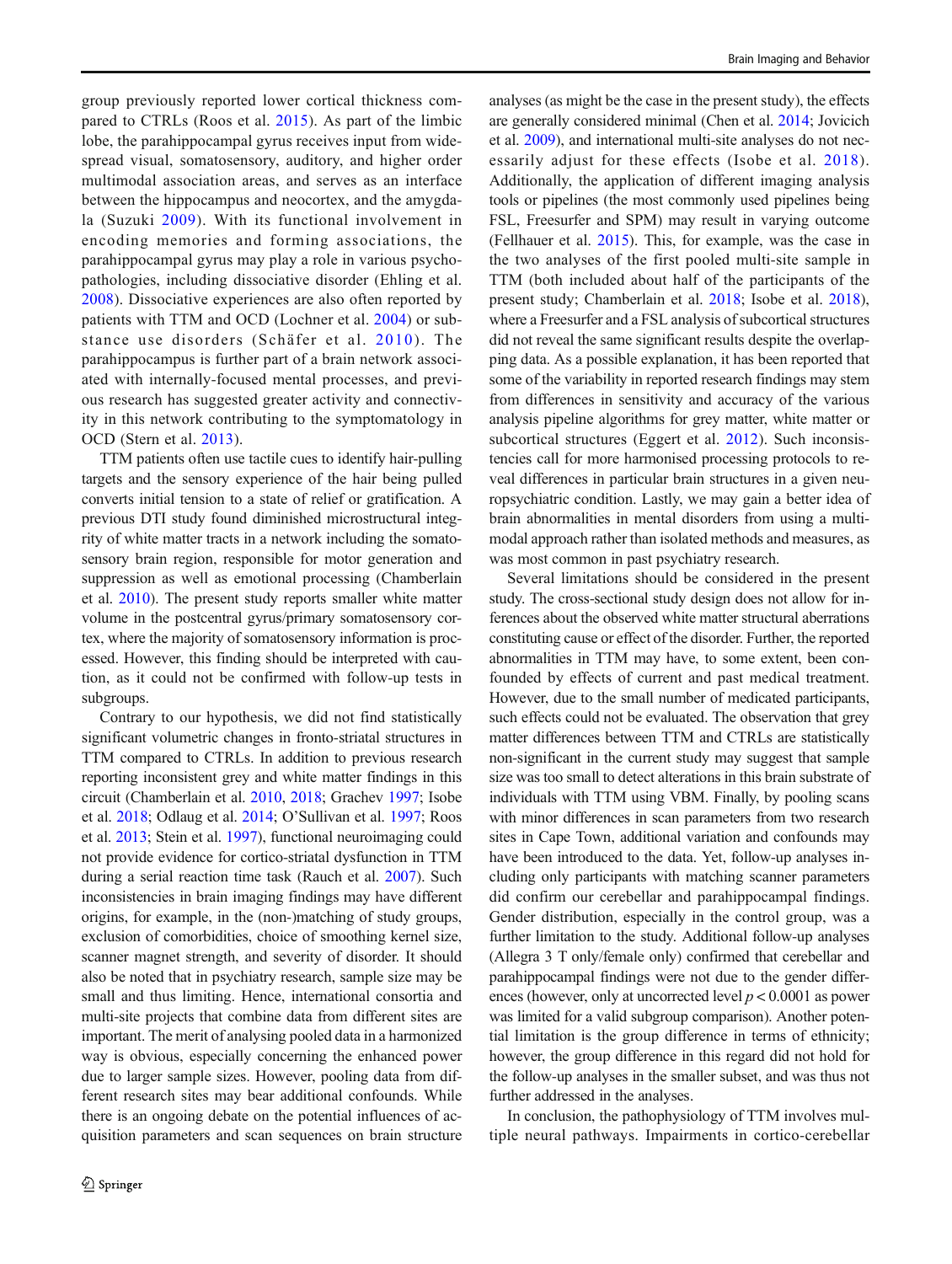<span id="page-7-0"></span>communication may lead to reduced ability to control hairpulling behavior. Taken together, our observations suggest abnormalities in cerebral and cerebellar white matter subserving the somatosensory, memory, higher order association, and cognitive function domains in TTM patients. Future explorations of the relationship between localized structural abnormalities in white matter and the mediated functional domains are needed.

Acknowledgements This study was supported by the National Research Foundation (NRF) of South Africa (grant number CPRR15062211995). Dr. Uhlmann received a Stellenbosch University Subcommittee C postdoctoral fellowship.

Funding This study was funded by the National Research Foundation (NRF) of South Africa (grant number CPRR15062211995).

#### Compliance with ethical standards

Conflict of interest Author DJS has received research grants and/or consultancy honoraria from Abbott, ABMRF, Astrazeneca, Biocodex, Eli-Lilly, GlaxoSmithKline, Jazz Pharmaceuticals, Johnson & Johnson, Lundbeck, National Responsible Gambling Foundation, Novartis, Orion, Pfizer, Pharmacia, Roche, Servier, Solvay, Sumitomo, Sun, Takeda, Tikvah, and Wyeth.

The other authors declare no conflict of interest with respect to subjects of the paper.

Ethical approval All procedures performed in studies involving human participants were in accordance with the ethical standards of the institutional and/or national research committee and with the 1964 Helsinki declaration and its later amendments or comparable ethical standards.

Informed consent Informed consent was obtained from all individual participants included in the study.

# References

- American Psychiatric Association. (2013). Diagnostic and statistical manual of mental disorders (5th ed.). Washington, DC: Author.
- Ashburner, J. (2007). A fast diffeomorphic image registration algorithm. Neuroimage, 38(1), 95–113.
- Baillieux, H., De Smet, H. J., Paquier, P. F., De Deyn, P. P., & Mariën, P. (2008). Cerebellar neurocognition: Insights into the bottom of the brain. Clinical Neurology and Neurosurgery, 110(8), 763–773.
- Baillieux, H., De Smet, H. J., Dobbeleir, A., Paquier, P. F., De Deyn, P. P., & Mariën, P. (2010). Cognitive and affective disturbances following focal cerebellar damage in adults: a neuropsychological and SPECT study. Cortex, 46(7), 869–879.
- Busner, J., & Targum, S. D. (2007). The clinical global impressions scale: applying a research tool in clinical practice. Psychiatry (Edgmont), 4(7), 28–37.
- Chamberlain, S. R., Fineberg, N. A., Blackwell, A. D., Robbins, T. W., & Sahakian, B. J. (2006). Motor inhibition and cognitive flexibility in obsessive-compulsive disorder and trichotillomania. The American Journal of Psychiatry, 163(7), 1282–1284.
- Chamberlain, S. R., Menzies, L. A., Fineberg, N. A., del Campo, N., Suckling, J., Craig, K., Müller, U., Robbins, T. W., Bullmore, E. T., & Sahakian, B. J. (2008). Grey matter abnormalities in

trichotillomania: morphometric magnetic resonance imaging study. The British Journal of Psychiatry, 193, 216–221.

- Chamberlain, S. R., Hampshire, A., Menzies, L. A., Garyfallidis, E., Grant, J. E., Odlaug, B. L., Craig, K., Fineberg, N., & Sahakian, B. J. (2010). Reduced brain white matter integrity in trichotillomania: a diffusion tensor imaging study. Archives of General Psychiatry, 67, 965–971.
- Chamberlain, S. R., Harries, M., Redden, S. A., Keuthen, N. J., Stein, D. J., Lochner, C., & Grant, J. E. (2018). Cortical thickness abnormalities in trichotillomania: International multi-site analysis. Brain Imaging and Behavior. <https://doi.org/10.1007/s11682-017-9746-3>.
- Chen, J., Liu, J., Calhoun, V. D., Arias-Vasquez, A., Zwiers, M. P., Gupta, C. N., Franke, B., & Turner, J. A. (2014). Exploration of scanning effects in multi-site structural MRI studies. Journal of Neuroscience Methods, 230, 37–50.
- du Toit, P. L., van Kradenburg, J., Niehaus, D., & Stein, D. J. (2001). Comparison of obsessive–compulsive disorder patients with and without comorbid putative obsessive–compulsive spectrum disorders using a structured clinical interview. Comprehensive Psychiatry, 42(4), 291–300.
- Eggert, L. D., Sommer, J., Jansen, A., Kircher, T., & Konrad, C. (2012). Accuracy and reliability of automated gray matter segmentation pathways on real and simulated structural magnetic resonance images of the human brain. PLoS One, 7(9), e45081.
- Ehling, T., Nijenhuis, E. R., & Krikke, A. P. (2008). Volume of discrete brain structures in complex dissociative disorders: preliminary findings. Progress in Brain Research, 167, 307–310.
- Fellhauer, I., Zöllner, F. G., J Schröder, J., Degen, C., Kong, L., Essig, M., Thomann, P. A., & Schad, L. R. (2015). Comparison of automated brain segmentation using a brain phantom and patients with early Alzheimer's dementia or mild cognitive impairment. Psychiatry Research: Neuroimaging, 233(3), 299–305.
- Flessner, C. A., Knopik, V. S., & McGeary, J. (2012). Hair pulling disorder (trichotillomania): genes, neurobiology, and a model for understanding impulsivity and compulsivity. Psychiatry Research, 199, 151e158.
- Grachev, I. D. (1997). MRI-based morphometric topographic parcellation of human neocortex in trichotillomania. Psychiatry and Clinical Neurosciences, 51, 315–321.
- Grant, J. E., & Chamberlain, S. R. (2016). Trichotillomania. The American Journal of Psychiatry, 173(9), 868–873.
- Isobe, M., Redden, S. A., Keuthen, N. J., Stein, D. J., Lochner, C., Grant, J. E., & Chamberlain, S. R. (2018). Striatal abnormalities in trichotillomania: a multi-site MRI analysis. NeuroImage: Clinical, 17, 893–898.
- Jovicich, J., Czanner, S., Han, X., Salat, D., van der Kouwe, A., Quinn, B., Pacheco, J., Albert, M., Killiany, R., Blacker, D., Maguire, P., Rosas, D., Makris, N., Gollub, R., Dale, A., Dickerson, B. C., & Fischl, B. (2009). MRI-derived measurements of human subcortical, ventricular and intracranial brain volumes: Reliability effects of scan sessions, acquisition sequences, data analyses, scanner upgrade, scanner vendors and field strengths. NeuroImage, 46(1), 177–192.
- Keuthen, N. J., O'Sullivan, R. L., Ricciardi, J. N., Shera, D., Savage, C. R., Borgmann, A. S., Jenike, M. A., & Baer, L. (1995). The Massachusetts General Hospital (MGH) Hairpulling scale, 1: development and factor analyses. Psychotherapy and Psychosomatics, 64, 141–145.
- Keuthen, N. J., Makris, N., Schlerf, J. E., Martis, B., Savage, C. R., McMullin, K., Seidman, L. J., Schmahmann, J. D., Kennedy, D. N., Hodge, S. M., & Rauch, S. L. (2007a). Evidence for reduced cerebellar volumes in trichotillomania. Biological Psychiatry, 61, 374–381.
- Keuthen, N. J., Flessner, C. A., Woods, D. W., Franklin, M. E., Stein, D. J., & Cashin, S. E. (2007b). Factor analysis of the Massachusetts General Hospital Hairpulling scale. Journal of Psychosomatic Research, 62(6), 707–709.